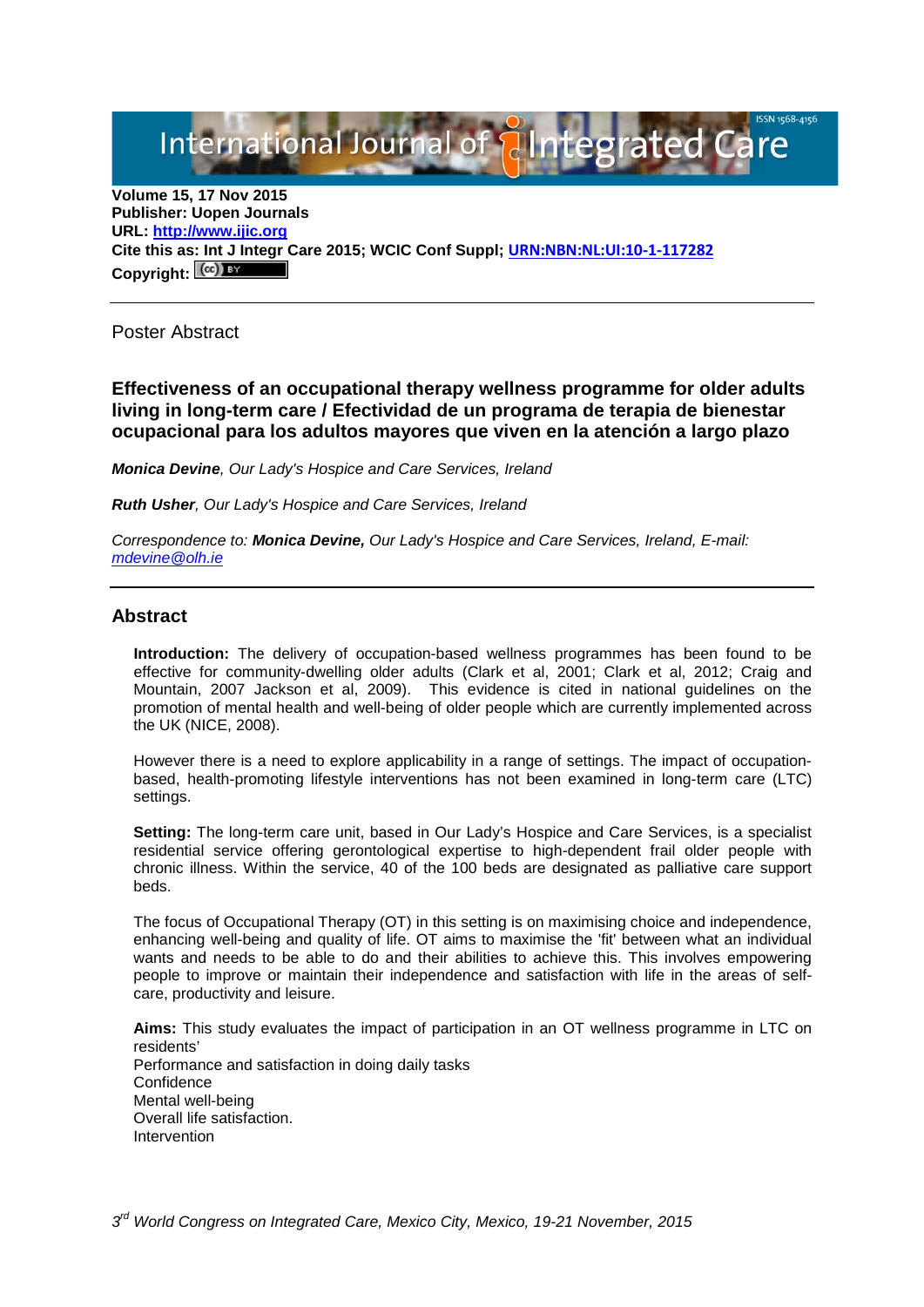Participants took part in a 12-week occupation-based wellness programme, facilitated by two occupational therapists. The intervention focused on enabling participants to undertake new or neglected activities, make lifestyle choices, undertake personal goal setting and be active in their own personal development.

The programme was driven by residents' needs and based on 'Lifestyle Matters' (Craig and Mountain, 2007), an occupation-based health promotion programme for older people designed through the application of occupational science theory and research.

The intervention positions the older person as expert, thereby facilitating improved confidence, and associated positive behaviours. The overall goal is to promote long-term change and associated psychological benefit.

A group of 10 participants attended 12 weekly sessions. The content of the intervention included the following themes (based on 'Lifestyle Matters'):

Beginnings - a celebration of achievements

Activity and Health

Growing older - changing patterns of activity goal setting

Maintaining and improving mental wellbeing (sleep, keeping mentally active, memory)

Maintaining physical well-being (nutrition, pain, keeping physically active)

Occupation in the home and community (transport, new learning, technology)

Personal circumstances (dealing with finance, social relationships, maintaining friendships, dining as an activity, interests and pastimes, spirituality)

**Endings:** Didactic sessions relevant to participants' needs were delivered alongside group activities to enhance participants' knowledge of how to overcome barriers to active engagement. Participants were offered individual sessions to pursue personal goals.

**Targeted population:** Adults aged over 65 years, Identified as having impairment in occupational performance, Identified as having sufficient physical ability (e.g. hearing, energy levels), and Identified as having sufficient mental capacity (MMSE score ≥18)

**Methods:** In order to evaluate the impact of participation in this programme, a small-scale mixed methods research design was adopted.

A randomised, wait-list controlled design was used to quantitatively evaluate the programme.

Canadian Occupational Performance Measure (COPM); Generalised Self-Efficacy Scale (GSE); Hospital Anxiety and Depression Scale (HADS) and Life Satisfaction Index (LSI-Z) were used as outcome measures.

Data collection occurred at three time-points using each of the four instruments.

- Time 1 0 weeks (pre-randomisation)
- Time 2 12 weeks (immediately following the 12 week group programme)
- Time 3 24 weeks (12 weeks following completion of programme)

A qualitative focus group explored the experiences of participants following the 12 week programme.

**Key findings/Highlights:** There were improvements in Occupational Performance and Satisfaction, Self-efficacy, Anxiety and Depression, and Life Satisfaction for the treatment group over time, but not for the control group.

Improved Confidence/Self-efficacy, Peer Support, and Goal Attainment were some of the perceived benefits described by focus group participants.

Attrition, which is higher in older populations, particularly for those with life-limiting conditions and small sample size biased the study.

Nonetheless, our results may contribute to the international body of research on health-promoting occupation-based interventions and LTC service provision. The information gleaned from this research will be of interest to occupational therapists and all health professionals working with older people, as well as older people and their carers.

**Conclusion:** As an exploratory study, results confirm the tangible benefits that older people living in LTC can obtain from a health-promoting, occupation-based intervention. Further study is required, with larger sample sizes.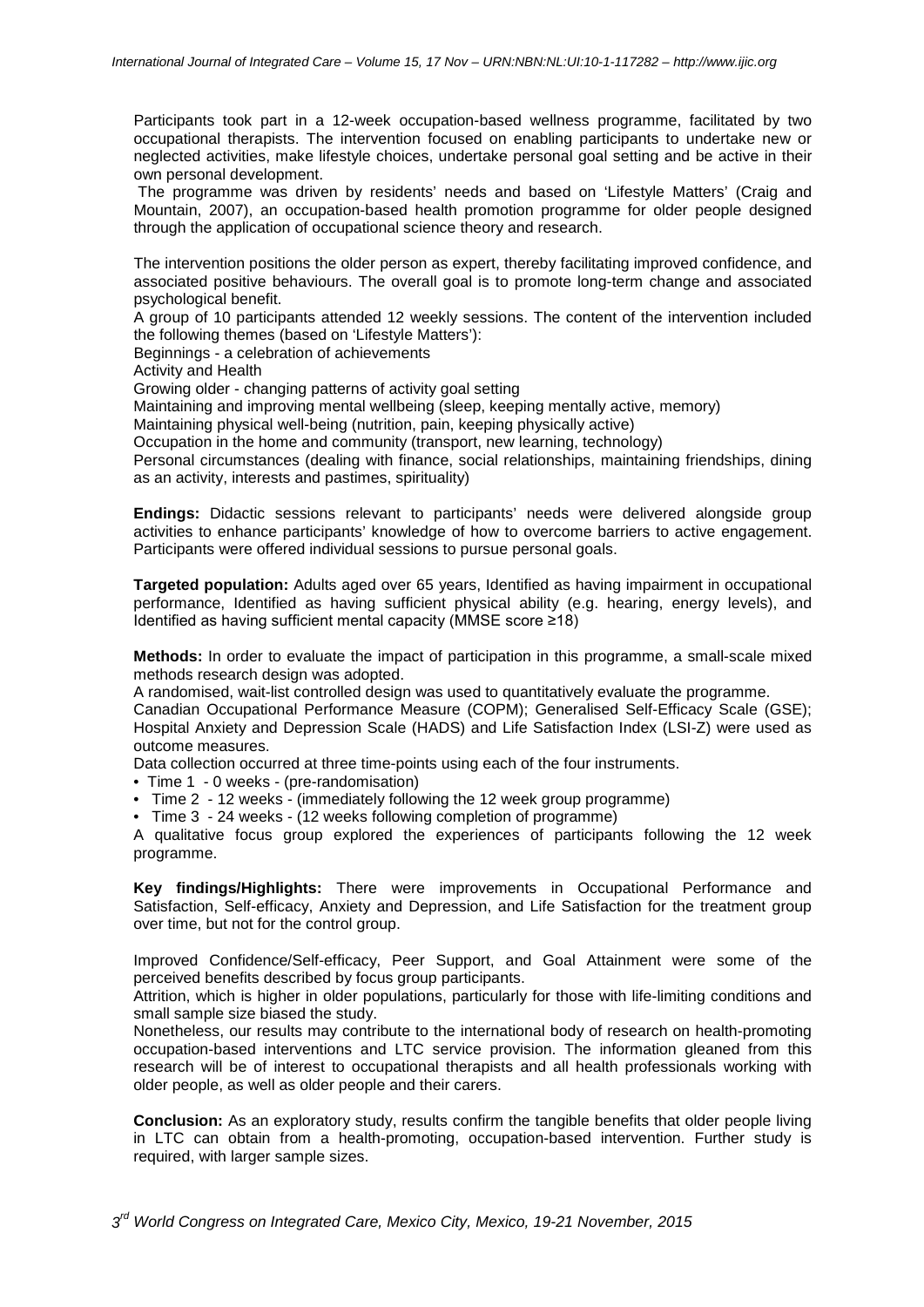## **Conference abstract Spanish**

**Introducción**: La entrega de los programas de bienestar basados en la ocupación se ha encontrado que son eficazes para los adultos mayores residentes en la comunidad (Clark et al, 2001; Clark et al, 2012; Craig y la montaña, 2007 Jackson et al, 2009). Esta evidencia se cita en las directrices nacionales sobre la promoción de la salud mental y el bienestar de las personas mayores que se ejecutan actualmente en el Reino Unido (NICE, 2008).

Sin embargo hay una necesidad de explorar la aplicabilidad en una amplia gama de configuraciones. El impacto de las intervenciones de estilo de vida que promueven la salud basada en ocupación no ha examinado ajustes en el cuidado a largo plazo (LTC).

**Marco:** La unidad de cuidados a largo plazo, realizado en "Our Lady's Hospice and Care Services", es un servicio residencial especialista que ofrece experiencia gerontológica a las personas mayores frágiles de alta dependencia con enfermedades crónicas. Dentro del servicio, 40 de las 100 camas son designadas como camas de soporte de cuidados paliativos.

El enfoque de la Terapia Ocupacional (OT) en este contexto es la maximización de la elección y la independencia, mejorar el bienestar y calidad de vida. La OT tiene como objetivo maximizar el "ajuste" entre lo que una persona quiere y tiene lo que es capaz de hacer y sus habilidades para lograr esto. Esto implica capacitar a las personas para mejorar o mantener su independencia y satisfacción con la vida en las áreas de cuidado personal, la productividad y el entretenimiento.

**Objetivos:** Este estudio evalúa el impacto de la participación en un programa de bienestar de OT en LTC en los residentes '

El rendimiento y la satisfacción al realizar las tareas diarias Confianza Bienestar mental Satisfacción con la vida en general. **Participacion** 

Los participantes formaron parte en un programa de bienestar basado en la ocupación por un periodo de 12 semanas, facilitado por dos terapeutas ocupacionales. La intervención se centró en capacitar a los participantes para llevar a cabo nuevas actividades o de cuidado personal, tomando decisiones de estilo de vida, llevar a cabo el establecimiento de metas personales y ser activos en su propio desarrollo personal.

El programa fue impulsado por las necesidades de los residentes y se baso en el programa "Cuestiones de estilo de vida" (Craig y Montaña, 2007), un programa de promoción de la salud basado en la ocupación de las personas mayores y diseñado a través de la aplicación de la teoría de la ciencia en el trabajo y la investigación.

La intervención posiciona a la persona mayor como experto, facilitando así una mayor confianza y comportamientos positivos asociados. El objetivo general es promover el cambio a largo plazo y beneficio psicológicos asociados.

Un grupo de 10 participantes asistieron a 12 sesiones semanales. El contenido de la intervención incluyó los siguientes temas (basado en "Cuestiones de estilo de vida"):

Comienzos - una celebración de los logros

Actividad y Salud

Envejecer - patrones cambiantes de la fijación de objetivos de actividad

Mantener y mejorar el bienestar mental (sueño, manteniendo mentalmente activo, la memoria)

El mantenimiento de-bienestar físico (nutrición, dolor, mantenerse físicamente activo)

Ocupación en el hogar y la comunidad (transporte, nuevos aprendizajes, tecnología)

Las circunstancias personales (que trata de las finanzas, las relaciones sociales, el mantenimiento de las amistades, cenar como una actividad, intereses y pasatiempos, espiritualidad)

**Finales:** sesiones didácticas pertinentes a las necesidades de los participantes fueron dadas junto con las actividades de grupo para mejorar el conocimiento de los participantes de cómo superar las barreras con la participación activa. A los participantes se les ofreció sesiones individuales para perseguir metas personales.